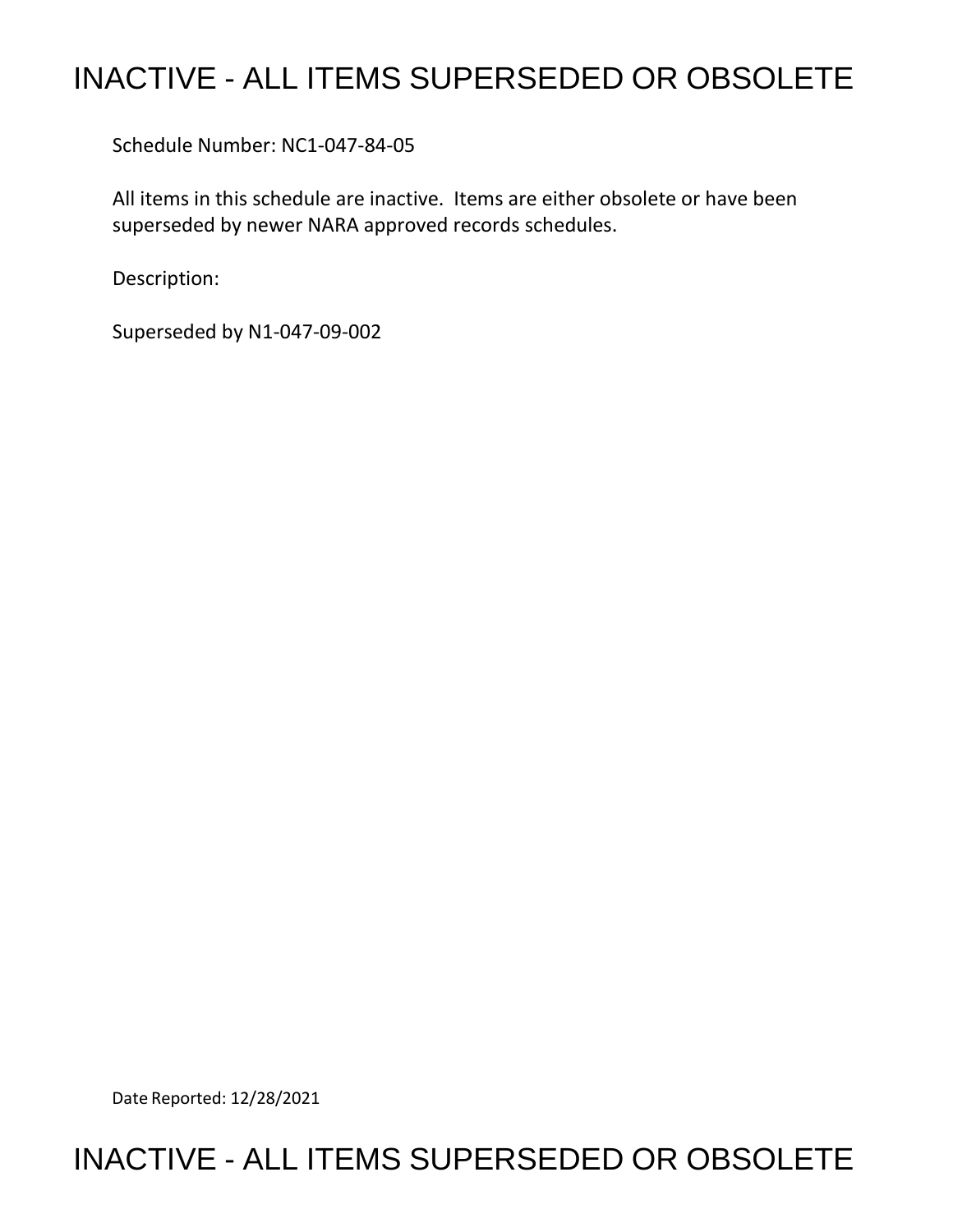|                                          | REQUEST FOR RECORDS DISPOSITION AUTHORITY<br>(See Instructions on reverse)                                                                                                                                                                                                                                                                                                                                                                                                                                                                                                                                                                                                                                                                                                                                                                                                                                                                                                                                                                                                                             |                                |                                                                                                                                           | ON BOL                                                         | <b>LEAVE BLANK</b>                                                                       |  |
|------------------------------------------|--------------------------------------------------------------------------------------------------------------------------------------------------------------------------------------------------------------------------------------------------------------------------------------------------------------------------------------------------------------------------------------------------------------------------------------------------------------------------------------------------------------------------------------------------------------------------------------------------------------------------------------------------------------------------------------------------------------------------------------------------------------------------------------------------------------------------------------------------------------------------------------------------------------------------------------------------------------------------------------------------------------------------------------------------------------------------------------------------------|--------------------------------|-------------------------------------------------------------------------------------------------------------------------------------------|----------------------------------------------------------------|------------------------------------------------------------------------------------------|--|
|                                          |                                                                                                                                                                                                                                                                                                                                                                                                                                                                                                                                                                                                                                                                                                                                                                                                                                                                                                                                                                                                                                                                                                        |                                |                                                                                                                                           |                                                                |                                                                                          |  |
|                                          | TO: GENERAL SERVICES ADMINISTRATION,                                                                                                                                                                                                                                                                                                                                                                                                                                                                                                                                                                                                                                                                                                                                                                                                                                                                                                                                                                                                                                                                   |                                |                                                                                                                                           |                                                                |                                                                                          |  |
|                                          | NATIONAL ARCHIVES AND RECORDS SERVICE, WASHINGTON, DC 20408                                                                                                                                                                                                                                                                                                                                                                                                                                                                                                                                                                                                                                                                                                                                                                                                                                                                                                                                                                                                                                            |                                |                                                                                                                                           | DATE RECEIVED                                                  |                                                                                          |  |
| 1. FROM (AGENCY OR ESTABLISHMENT)<br>HHS |                                                                                                                                                                                                                                                                                                                                                                                                                                                                                                                                                                                                                                                                                                                                                                                                                                                                                                                                                                                                                                                                                                        |                                |                                                                                                                                           |                                                                |                                                                                          |  |
| 2. MAJOR SUBDIVISION                     |                                                                                                                                                                                                                                                                                                                                                                                                                                                                                                                                                                                                                                                                                                                                                                                                                                                                                                                                                                                                                                                                                                        |                                | NOTIFICATION TO AGENCY                                                                                                                    |                                                                |                                                                                          |  |
| SSA                                      |                                                                                                                                                                                                                                                                                                                                                                                                                                                                                                                                                                                                                                                                                                                                                                                                                                                                                                                                                                                                                                                                                                        |                                | In accordance with the provisions of 44 U.S.C. 3303a the disposal re-<br>glest, notiong amendments, is approved except for items that muy |                                                                |                                                                                          |  |
| 3. MINOR SUBDIVISION                     |                                                                                                                                                                                                                                                                                                                                                                                                                                                                                                                                                                                                                                                                                                                                                                                                                                                                                                                                                                                                                                                                                                        |                                |                                                                                                                                           | be stamped "disposal rut spproved" or "withdrawn" in calumn 10 |                                                                                          |  |
|                                          | Office of Assessment                                                                                                                                                                                                                                                                                                                                                                                                                                                                                                                                                                                                                                                                                                                                                                                                                                                                                                                                                                                                                                                                                   |                                |                                                                                                                                           |                                                                |                                                                                          |  |
|                                          | 4. NAME OF PERSON WITH WHOM TO CONFER                                                                                                                                                                                                                                                                                                                                                                                                                                                                                                                                                                                                                                                                                                                                                                                                                                                                                                                                                                                                                                                                  | $^{\mathfrak i}$ 5. TEL EXT    |                                                                                                                                           | $4 - 30 - 84$                                                  |                                                                                          |  |
|                                          | Ernest P. Lardieri<br>6. CERTIFICATE OF AGENCY REPRESENTATIVE                                                                                                                                                                                                                                                                                                                                                                                                                                                                                                                                                                                                                                                                                                                                                                                                                                                                                                                                                                                                                                          |                                | 594-5770                                                                                                                                  |                                                                |                                                                                          |  |
|                                          | I hereby certify that I am authorized to act for this agency in matters pertaining to the disposal of the agency's records;<br>that the records proposed for disposal in this Request of 2__ page(s) are not now needed for the business of<br>this agency or will not be needed after the retention periods specified.<br>A Request for immediate disposal.                                                                                                                                                                                                                                                                                                                                                                                                                                                                                                                                                                                                                                                                                                                                           |                                |                                                                                                                                           |                                                                |                                                                                          |  |
| X                                        | <b>B</b> Request for disposal after a specified period of time or request for permanent<br>retention.                                                                                                                                                                                                                                                                                                                                                                                                                                                                                                                                                                                                                                                                                                                                                                                                                                                                                                                                                                                                  |                                |                                                                                                                                           |                                                                |                                                                                          |  |
| C. DATE                                  | D. SIGNOTURE OF AGENCY REPRESENTATIVE<br>E. TITLE                                                                                                                                                                                                                                                                                                                                                                                                                                                                                                                                                                                                                                                                                                                                                                                                                                                                                                                                                                                                                                                      |                                |                                                                                                                                           |                                                                |                                                                                          |  |
| 12/16/83                                 | Jeongs Dia<br><del>Dr. Ceorge De</del>                                                                                                                                                                                                                                                                                                                                                                                                                                                                                                                                                                                                                                                                                                                                                                                                                                                                                                                                                                                                                                                                 | HHS Records Management Officer |                                                                                                                                           |                                                                |                                                                                          |  |
| 7.<br><b>ITEM NO</b>                     | 8. DESCRIPTION OF ITEM<br>(With Inclusive Dates or Retention Periods)                                                                                                                                                                                                                                                                                                                                                                                                                                                                                                                                                                                                                                                                                                                                                                                                                                                                                                                                                                                                                                  |                                |                                                                                                                                           | 9.<br>SAMPLE OR<br>JOB NO.                                     | 10.<br><b>ACTION TAKEN</b>                                                               |  |
|                                          | Records Retention and Disposal Schedule                                                                                                                                                                                                                                                                                                                                                                                                                                                                                                                                                                                                                                                                                                                                                                                                                                                                                                                                                                                                                                                                |                                |                                                                                                                                           |                                                                |                                                                                          |  |
|                                          | Office of Assessment<br>Quality Enumeration Files                                                                                                                                                                                                                                                                                                                                                                                                                                                                                                                                                                                                                                                                                                                                                                                                                                                                                                                                                                                                                                                      |                                |                                                                                                                                           |                                                                |                                                                                          |  |
|                                          | These files document the quality assurance sample studies<br>for the enumeration process. The files consist of copies<br>of the numident princouts and microprints of the correspond-<br>ing forms SS-5, Application for a Social Security Number.<br>Card.<br>They are maintained by sample period and also include<br>form SSA-3978, QA Operations SSN Enumeration Process Tally<br>Sheet, or its equivalent, which is used both as a record<br>$\mathsf{bf}$ the types of enumeration errors found and as a data entr $\mathsf{\psi}$<br>form for creating a management information data base and<br>reporting system under an outside contract. The data base<br>is maintained by the contractor for 1 year; reports reflect-<br>ing national and regional data are prepared and sent to SSA.<br>If an enumeration error is found, a form SSA-3764, Notice<br>bf Error in Social Security Number Records, is completed.<br>The original is forwarded to the Office of Central Operations<br>(OCO) for action and a copy is maintained by the Office of<br>Assessment for follow-up after 6 months. |                                |                                                                                                                                           |                                                                |                                                                                          |  |
|                                          | *Social Security number identification printout                                                                                                                                                                                                                                                                                                                                                                                                                                                                                                                                                                                                                                                                                                                                                                                                                                                                                                                                                                                                                                                        |                                |                                                                                                                                           |                                                                |                                                                                          |  |
|                                          | MASS DATA CHANGE SHEET NOT REQUIRED                                                                                                                                                                                                                                                                                                                                                                                                                                                                                                                                                                                                                                                                                                                                                                                                                                                                                                                                                                                                                                                                    |                                |                                                                                                                                           |                                                                |                                                                                          |  |
| 115-107                                  | Cepies to agency, NNF, 5/1/84 Rue                                                                                                                                                                                                                                                                                                                                                                                                                                                                                                                                                                                                                                                                                                                                                                                                                                                                                                                                                                                                                                                                      |                                |                                                                                                                                           |                                                                | <b>STANDARD FORM 115</b><br>Revised April, 1975<br><b>Prescribed by General Services</b> |  |

**STANDARD FORM 115**<br>Revised April, 1975<br>Prescribed by General Services<br>Administration<br>FPMR (41 CFR) 101-11.4

115-107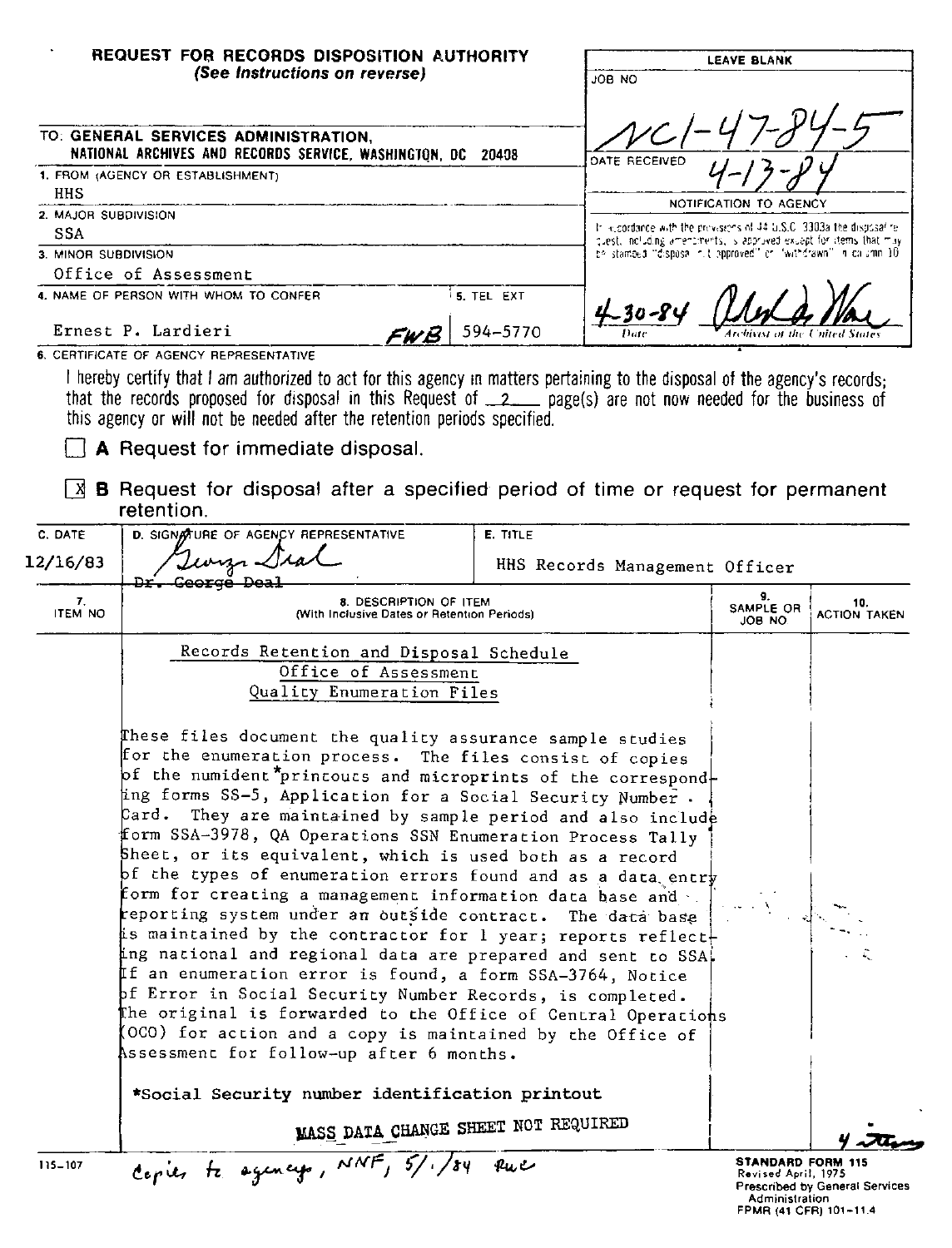

**INSTRUCTIONS** 

## General Instructions:

Use Standard Form 115 (obtainable from supply depots of the Federal Supply Service. General Services Administration) and the continuation sheet Standard Form 115a (obtainable from the Records Disposition Division. Office of Federal Records Centers. National Archives and Records Service, Washington, D.C. 20408) to obtain authority to dispose of records or to request permanent retention of records. Detach the fifth copy from the set and keep as your reference copy. Submit the first four copies of the set to the National Archives and Records Service. One copy will be returned to the agency iss notification of items that are authorized for disposit. Items withdrawn or not approved for disposal will be so marked Evon SE (15 requirement Comptroller General concurrence must be ccompanied by a netification of approval from CAO

Soecific Instructions

Entrary 1, 2, and 3 should show what evency has custody of the rease ifs that ore identified on the form ones should contract the name 1.3h) department or independent arenew, and its major and minor subdivisions.

 $4.27 -$ 

t dries 4 and 5 should help shentify and locate the person to whom involvies semanting the records should be directed

Firth A show'd be simped and duted on the four cuples by the there is representative. The mimber of places involved in the request should be inserted

Box A should be checked if the records may be disposed of immediately. Box B should be checked if continuing disposal authority is requested or if permanent retention is requested. Only one box may be checked,  $\frac{1}{2}$  ,  $\frac{1}{2}$  ,  $\frac{1}{2}$  ,  $\frac{1}{2}$  $\Delta \sim 10^{11}$  M  $_{\odot}$  $\mathcal{L}=\mathcal{L}^{(1)}$ 

*Entry* 7 should contain the numbers of the items of records identified on the form in sequence, i.e.,  $1, 2, 3, 4$ , etc.

Entry 8 should show what records are proposed for disposal.

Center headings should indicate what office's records are involved if all records described on the form are not those of the same office or if they are records created by another office or agency.

An identification should be provided of the types of records involved if they are other than textural records, for example, if they are photographic records, sound recordings, or cartographic records.

An itemization and eccurate identification should be provided of the series of records that are proposed for disposal or retention Fach series should comprise the Lagest practical grouping of separately organized and logicz-ry related materials that can be treated as a single unit for purposes of disposal. Component parts of a series play be listed separately if numbered consecutively a 'a, 1b, etc., under the general senes entry.

A statement should be provided showing when disposal is to be made of the records, thus,

If immediate disposal is requested of past accumulations of records, the inclusive dates doring which the records were produced should be stated

If continuing disposal is requested for records that have sucuritalate the wall continue to secure suite, the retention period may be expressed in terms of years, months, etc., or in terms of turure is dons to even > A future action or event that is an determine the retention veried most be objective and definite. If disposal of the records is contingent upon their being micrefilmed or otherwise reproduced or recorded in machine read hie media, the relation becaus should read. 'Until ascertained that reproduced copies or recordings have been made in accordance with GSA regulations and are edequate substitutes for the paper records." Also, the provisions of FPMR § 101-11.5 should be observed.

Entry 9 should be checked if samples are submitted for an item. However, samples of the records are not required unless they are requested by the NARS appraiser. If an nem has been previously submitted, the relevant job and item number should be entered.

Entry 10 should be left blank.

Records Off Dare resenrar Date Date Representativ e OCRU

Standard Form 115 BACK Pass 4-75